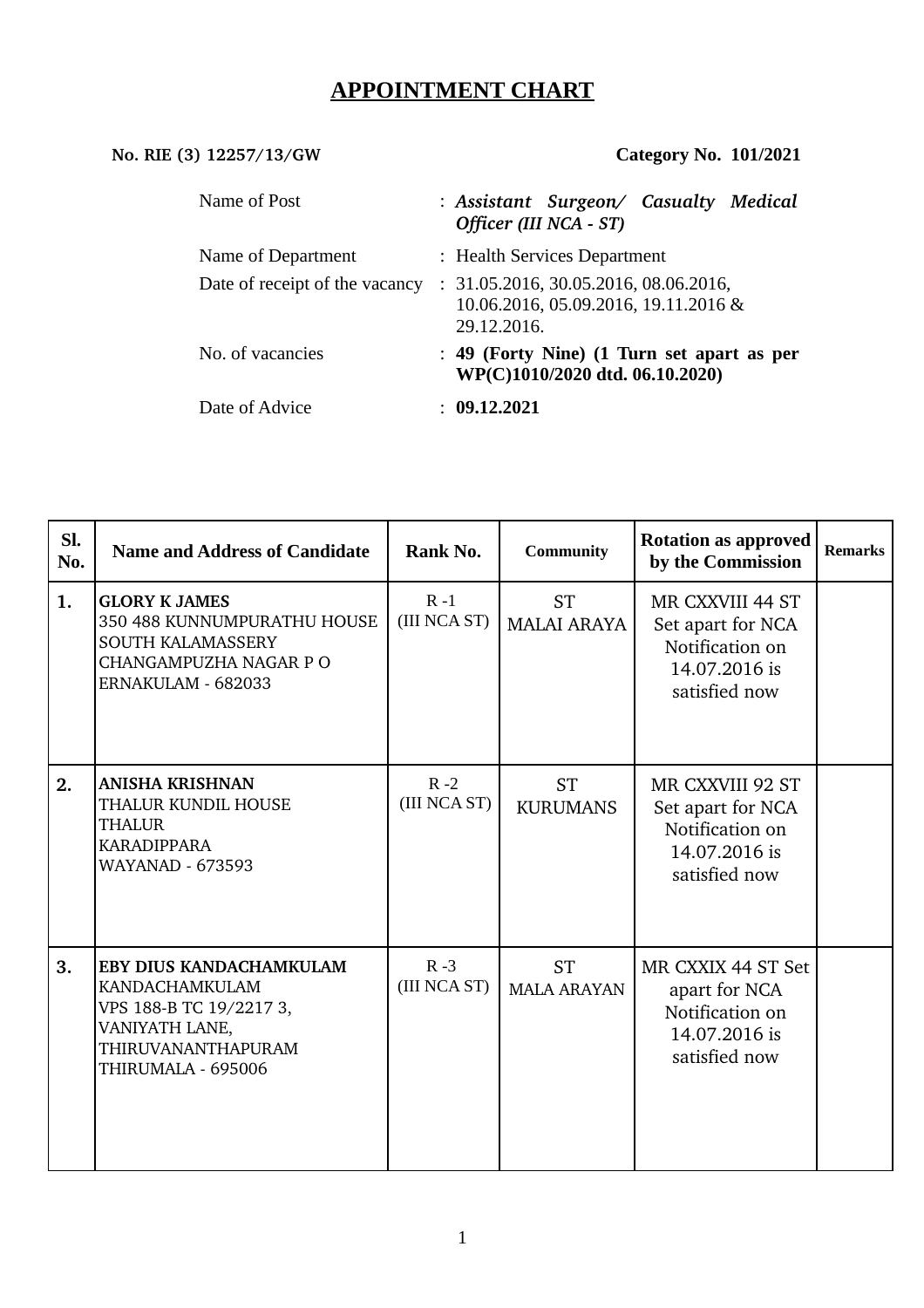| 4. | <b>ASWIN B NAIK</b><br>LAKSHMI BHAVAN HOUSE<br>TRIKKANKAALU<br>P O PANATHADI<br>KASARGODE - 671532<br><b>Communication Address</b><br><b>KAILAS HOUSE</b><br>NEAR HEALTH CENTRE<br>P O CHETTIPPADI<br>MALAPPURAM - 676319               | $R - 4$<br>(III NCA ST) | <b>ST MARATI</b><br>(of Hosdurg<br>and Kasargod<br>Taluk of<br>Kasargod Dist.) | MR CXXIX 92 ST Set<br>apart for NCA<br>Notification on<br>14.07.2016 is<br>satisfied now |  |
|----|-----------------------------------------------------------------------------------------------------------------------------------------------------------------------------------------------------------------------------------------|-------------------------|--------------------------------------------------------------------------------|------------------------------------------------------------------------------------------|--|
| 5. | <b>RESHMA SIVAN</b><br>SREEKARAM MP 20/370C<br>PRAKRITI LANE, KARIPUR<br>THIRUVANANTHAPURAM<br>MALAYINKEEZHU - 695571<br><b>Communication Address</b><br><b>KOTTAKKAL</b><br><b>KODUVALLY</b><br><b>KOZHIKODE</b><br>MANIPURAM - 673572 | $R - 5$<br>(III NCA ST) | <b>ST</b><br><b>MALA ARAYAN</b>                                                | MR CXXX 44 ST Set<br>apart for NCA<br>Notification on<br>14.07.2016 is<br>satisfied now  |  |
| 6. | <b>GREESHMA S</b><br>PUTHUMANGALAM<br><b>VILLUMALA</b><br><b>VILLUMALA</b><br>KOLLAM - 691310<br><b>Communication Address</b><br>RAGI NIVAS, CNRA16<br><b>CHITHIRA NAGAR</b><br>PEROORKADA<br>THIRUVANANTHAPURAM - 695005               | $R - 6$<br>(III NCA ST) | <b>ST</b><br><b>KANIKARAN</b>                                                  | MR CXXX 92 ST Set<br>apart for NCA<br>Notification on<br>14.07.2016 is<br>satisfied now  |  |
| 7. | <b>ASWATHY MOHANAN</b><br>NELLIMOOTTIL<br>VELLILAMKANDAM KALTHOTTY<br><b>IDUKKI</b><br>KALTHOTTY P O - 685507                                                                                                                           | $R - 7$<br>(III NCA ST) | <b>ST ULLADAN</b>                                                              | MR CXXXI 44 ST Set<br>apart for NCA<br>Notification on<br>14.07.2016 is<br>satisfied now |  |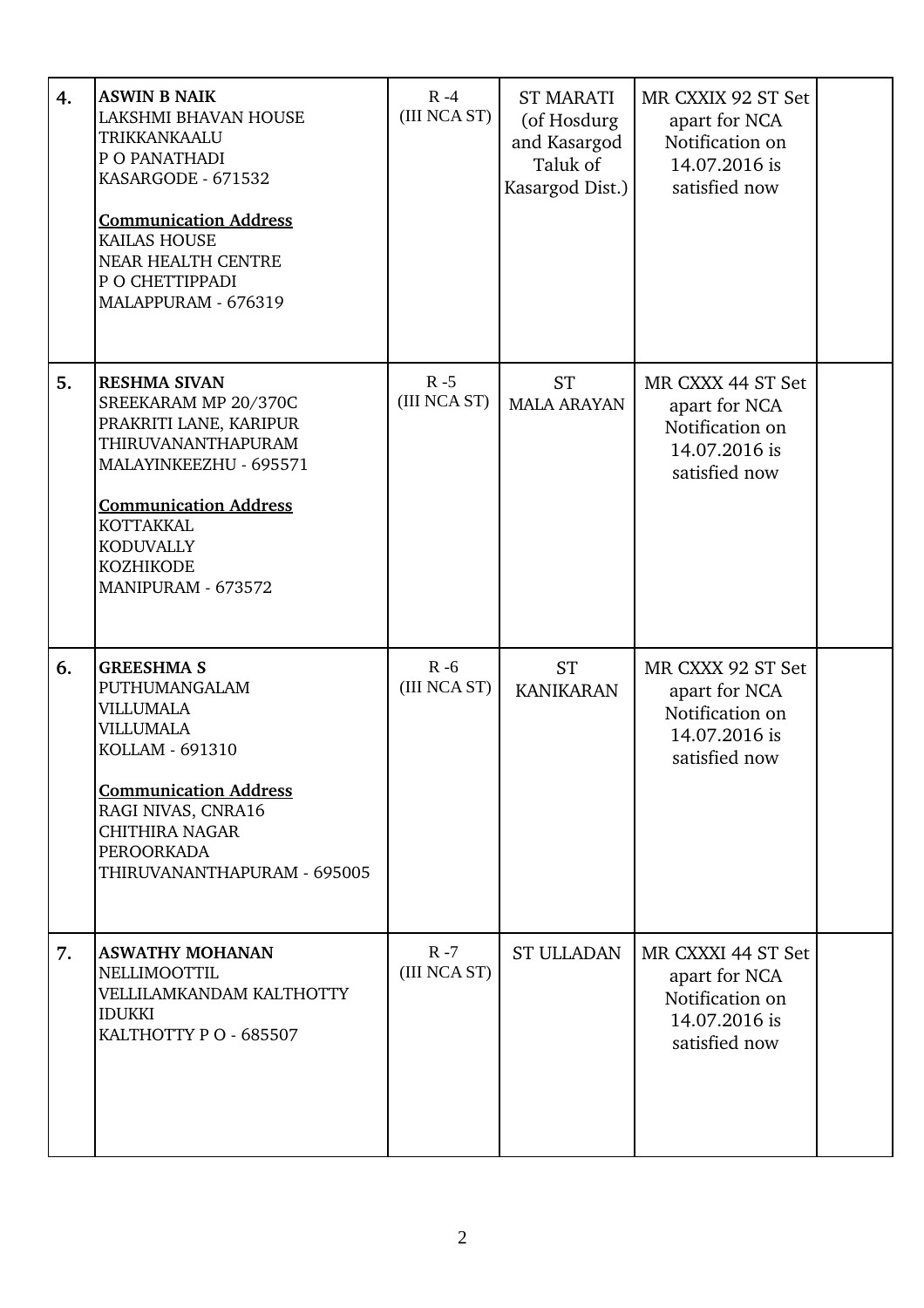| 8.  | <b>BLESSY RANI MICHAEL</b><br>KAIYALACKKATHU HOUSE,<br>RAILWAY QUARTERS NO 18 J<br>NEAR PETTAH RAILWAY STATION<br>THIRUVANANTHAPURAM - 695024<br>PETTAH PO<br><b>Communication Address</b><br>KAIYALACKKATHU HOUSE,<br>TC 30/1706<br>CRA 704,<br><b>CHAYAKKUDI ROAD</b><br>PETTAH PO | $R - 8$<br>(III NCA ST)  | <b>ST</b><br><b>MALA ARAYAN</b> | MR CXXXI 92 ST Set<br>apart for NCA<br>Notification on<br>14.07.2016 is<br>satisfied now |  |
|-----|--------------------------------------------------------------------------------------------------------------------------------------------------------------------------------------------------------------------------------------------------------------------------------------|--------------------------|---------------------------------|------------------------------------------------------------------------------------------|--|
| 9.  | <b>CLIFFORD JOHNSON</b><br>PERUMTHADATHIL HOUSE<br>MASJID ILLATHUMUGHAL ROAD<br><b>ERNAKULAM</b><br>THRIKKAKARA - 682021                                                                                                                                                             | $R - 9$<br>(III NCA ST)  | <b>ST</b><br><b>MALA ARAYAN</b> | MR CI 44 ST Set<br>apart for NCA<br>Notification on<br>29.11.2016 is<br>satisfied now    |  |
| 10. | ANEESHA SURESH BABU M C<br>LAYA (H)<br>PALAKKOTTUVAYAL<br><b>KOZHIKODE</b><br>KOTTAMPARAMBU P O - 673008                                                                                                                                                                             | $R - 10$<br>(III NCA ST) | <b>ST</b><br><b>KARIMPALAN</b>  | MR CVII 92 ST Set<br>apart for NCA<br>Notification on<br>29.11.2016 is<br>satisfied now  |  |
| 11. | <b>ADARSH RAG</b><br>ARCHANA I-1, NO 466<br>KAILAS NAGAR, PUDUSSERY<br><b>PALAKKAD</b><br>PUDUSSERY WEST P O - 678623                                                                                                                                                                | $R - 11$<br>(III NCA ST) | <b>ST</b><br><b>MALA ARAYAN</b> | MR CXV 44 ST Set<br>apart for NCA<br>Notification on<br>29.11.2016 is<br>satisfied now   |  |
| 12. | <b>ATHUL MD</b><br>MUTHANATTU HOUSE<br>PERINGASSERY<br>PERINGASSERY<br><b>IDUKKI - 685595</b>                                                                                                                                                                                        | $R - 12$<br>(III NCA ST) | <b>ST</b><br><b>MALA YARAYA</b> | MR CXIX 92 ST Set<br>apart for NCA<br>Notification on<br>29.11.2016 is<br>satisfied now  |  |
| 13. | <b>CHRISTY ISSAC DANIEL</b><br>VALAYANGANAL HOUSE<br>ADOOPARAMBU<br><b>ERNAKULAM</b><br>MUVATTUPUZHA P O - 686661                                                                                                                                                                    | $R - 13$<br>(III NCA ST) | <b>ST</b><br><b>MALA ARAYAN</b> | MR CXXI 44 ST Set<br>apart for NCA<br>Notification on<br>29.11.2016 is<br>satisfied now  |  |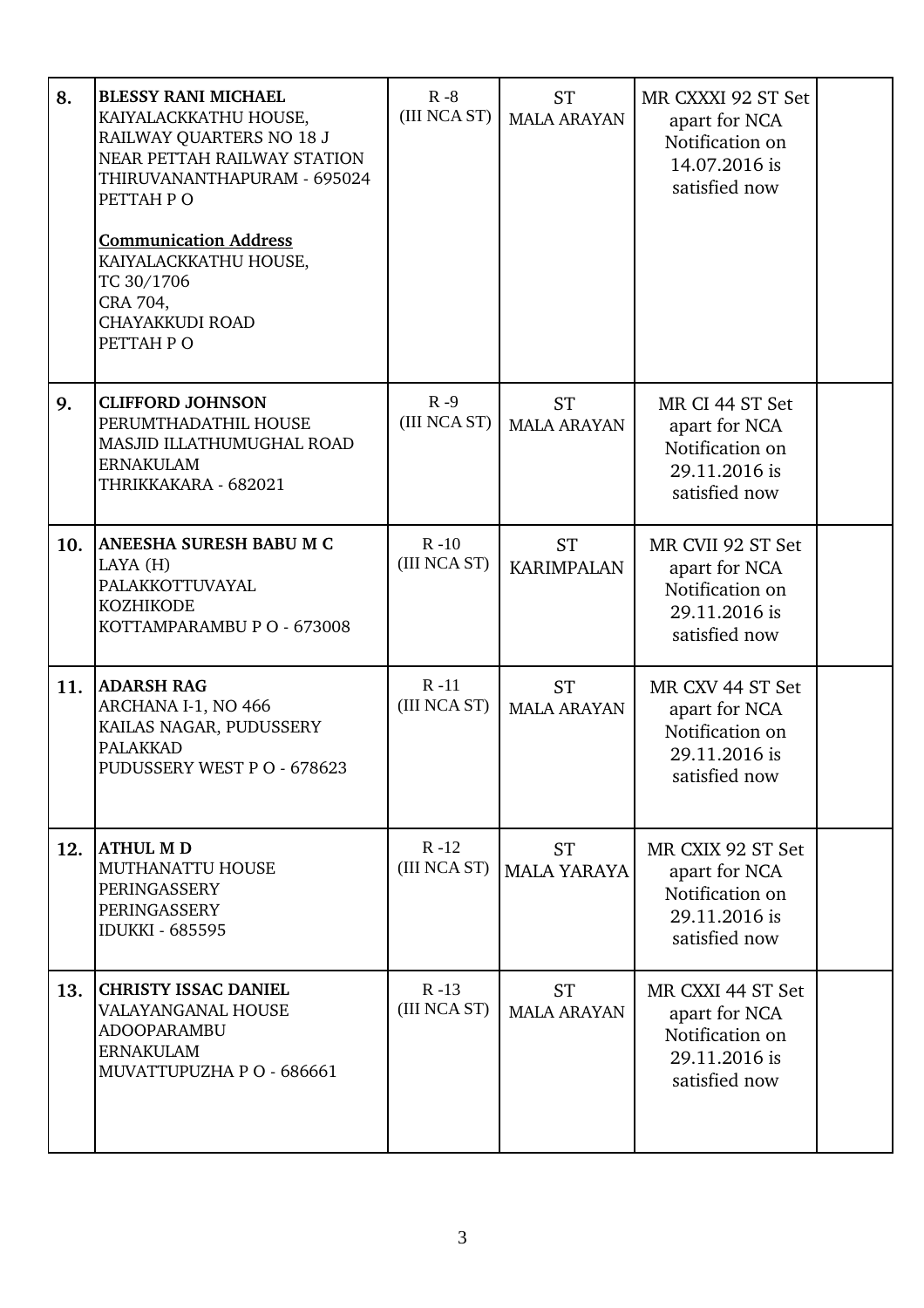| 14. | <b>ANOOP KA</b><br>KULIMAVU COLONY<br><b>THRISSILERY</b><br><b>WAYANAD</b><br>THRISSILERY - 670646         | $R - 14$<br>(III NCA ST) | <b>ST ADIYAN</b>                         | MR CXXI 92 ST Set<br>apart for NCA<br>Notification on<br>29.11.2016 is<br>satisfied now   |  |
|-----|------------------------------------------------------------------------------------------------------------|--------------------------|------------------------------------------|-------------------------------------------------------------------------------------------|--|
| 15. | PRAVEENCHANDAR R<br><b>AISWARYA NIVAS</b><br>VADAKOTTATHARA<br>KOTTATHARA - 678581<br><b>PALAKKAD</b>      | $R - 15$ (III<br>NCA ST) | <b>ST IRULAR</b>                         | MR XCV 92 ST Set<br>apart for NCA<br>Notification on<br>26.12.2016 is<br>satisfied now    |  |
| 16. | <b>DIVYA SEBASTIAN</b><br>MACHIYANICKAL HOUSE<br>THODUPUZHA<br><b>ANCHIRI</b><br><b>IDUKKI - 685585</b>    | $R - 16$<br>(III NCA ST) | <b>ST</b><br><b>MALA ARAYAN</b>          | MR XCVIII 92 ST Set<br>apart for NCA<br>Notification on<br>26.12.2016 is<br>satisfied now |  |
| 17. | <b>DHAYASREE A J</b><br><b>AYANIKANDI</b><br><b>VELLAMUNDA</b><br><b>WAYANAD</b><br>KATTAYAD - 670731      | $R - 17$<br>(III NCA ST) | <b>ST KURICHAN</b>                       | MR XCIX 92 ST Set<br>apart for NCA<br>Notification on<br>26.12.2016 is<br>satisfied now   |  |
| 18. | <b>ANUPRASAD T</b><br>KUTTIYATHU<br><b>THAYENI</b><br><b>THAYENI</b><br>KASARGODE - 670511                 | $R - 18$                 | <b>ST</b><br>(III NCA ST)   MALAVETTUVAN | MR C 92 ST Set<br>apart for NCA<br>Notification on<br>26.12.2016 is<br>satisfied now      |  |
| 19. | <b>ANJU RAGHAVAN</b><br><b>EDAKKULAM HOUSE</b><br><b>VEMBUVA</b><br><b>KANNUR</b><br>PAYYAVOOR PO - 670633 | $R - 19$<br>(III NCA ST) | <b>ST MAVILAN</b>                        | MR CIII 92 ST Set<br>apart for NCA<br>Notification on<br>26.12.2016 is<br>satisfied now   |  |
| 20. | <b>PRANAV LAL R</b><br>KARIPPAYIL HOUSE<br>NANMA ROAD CHOONDY<br><b>ERNAKULAM</b><br>ERUMATHALA - 683112   | $R - 20$<br>(III NCA ST) | <b>ST ULLADAN</b>                        | MR CVIII 44 ST Set<br>apart for NCA<br>Notification on<br>26.12.2016 is<br>satisfied now  |  |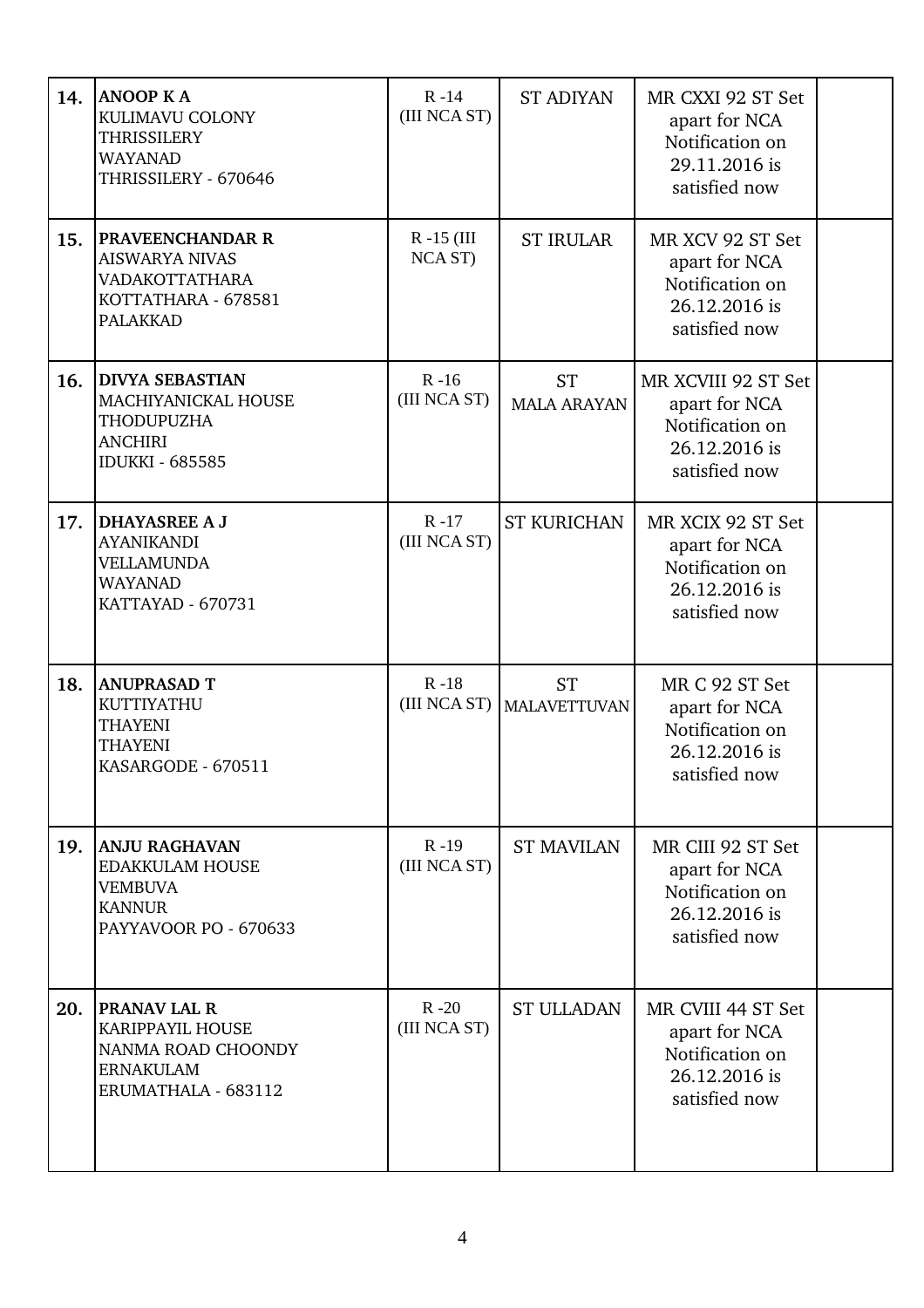| 21. | <b>KES DE SAM</b><br>KEERIPLACKAL<br><b>VALAKAM</b><br><b>KOTTAYAM</b><br><b>MECHAL - 686586</b>                                                                                                                                         | $R - 21$<br>(III NCA ST) | <b>ST</b><br><b>MALA ARAYAN</b>  | MR CIX 44 ST Set<br>apart for NCA<br>Notification on<br>26.12.2016 is<br>satisfied now    |  |
|-----|------------------------------------------------------------------------------------------------------------------------------------------------------------------------------------------------------------------------------------------|--------------------------|----------------------------------|-------------------------------------------------------------------------------------------|--|
| 22. | <b>ASWATHI GOPI</b><br>MANDALAKKUNNU VEEDU<br><b>THINAPURAM</b><br><b>MEPPADI</b><br><b>WAYANAD - 673577</b><br><b>Communication Address</b><br>MANDALAKKUNNU VEEDU<br><b>MELE ARAPETTA</b><br><b>MEPPADI</b><br><b>WAYANAD - 673577</b> | $R - 22$<br>(III NCA ST) | ST - KADAR                       | MR CXV 92 ST Set<br>apart for NCA<br>Notification on<br>26.12.2016 is<br>satisfied now    |  |
| 23. | <b>SUBIN SUKUMARAN</b><br><b>AVIDATH</b><br><b>VATHILMADA</b><br>KANNUR, PAYYAVOOR<br>670633                                                                                                                                             | $R - 23$<br>(III NCA ST) | <b>ST - MAVILAN</b>              | MR CXVI 44 ST Set<br>apart for NCA<br>Notification on<br>26.12.2016 is<br>satisfied now   |  |
| 24. | <b>JOSSY JOSEPH</b><br><b>EZHUKILANICKAL</b><br><b>THRIKKALATHOOR</b><br><b>ERNAKULAM</b><br>THRIKKALATHOOR - 683541                                                                                                                     | $R - 24$<br>(III NCA ST) | <b>ST</b><br><b>MALAI ARAYAN</b> | MR CXXII 92 ST Set<br>apart for NCA<br>Notification on<br>26.12.2016 is<br>satisfied now  |  |
| 25. | <b>ANUMOL JOSE</b><br>MACHIYANICKAL HOUSE<br><b>MULAKUVALLY</b><br><b>IDUKKI</b><br>MULAKUVALLY PO - 685602                                                                                                                              | $R - 25$<br>(III NCA ST) | <b>ST</b><br><b>MALAI ARAYAN</b> | MR CXXIII 44 ST Set<br>apart for NCA<br>Notification on<br>26.12.2016 is<br>satisfied now |  |
| 26. | <b>ANJU SAJEEV</b><br>VETTIKKATTIL HOUSE<br><b>NEELOOR</b><br><b>KOTTAYAM</b><br><b>NEELOOR - 686651</b>                                                                                                                                 | $R - 26$<br>(III NCA ST) | ST - ULLADAN                     | MR CXXIII 92 ST Set<br>apart for NCA<br>Notification on<br>26.12.2016 is<br>satisfied now |  |
| 27. | <b>MINI JOSEPH</b><br><b>KAIPLAVIL</b><br>KURUMBANMOOZHY<br>PATHANAMTHITTA<br>CHATHANTHARA - 686510                                                                                                                                      | $R - 27$<br>(III NCA ST) | <b>ST</b><br><b>MALAI ARAYAN</b> | MR CXXXII 92 ST<br>Set apart for NCA<br>Notification on<br>26.12.2016 is<br>satisfied now |  |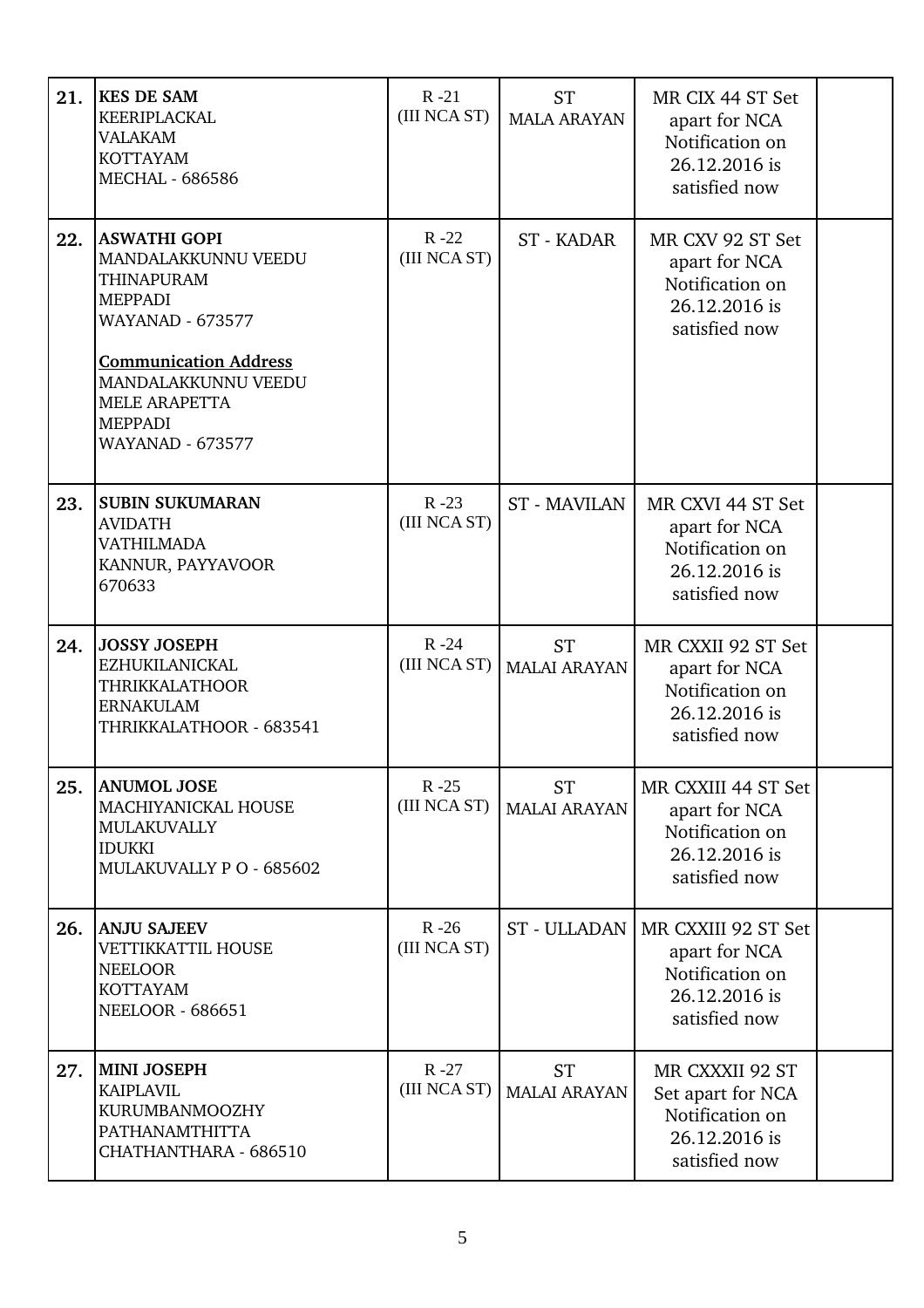| 28. | <b>SONY C CHERIAN</b><br>CHEMPLAVIL(H)<br><b>CHALAMATTOM</b><br><b>KONIPPADU</b><br>KOTTAYAM - 686652<br><b>Communication Address</b><br><b>CHEMPLAVIL</b><br>KANAKKARY HOSPTILA JN<br><b>KANAKKARY</b><br>KOTTAYAM - 686632 | $R - 28$<br>(III NCA ST) | <b>ST</b><br><b>MALAI ARAYAN</b>                                               | MR CXXXIII 44 ST<br>Set apart for NCA<br>Notification on<br>26.12.2016 is<br>satisfied now |  |
|-----|------------------------------------------------------------------------------------------------------------------------------------------------------------------------------------------------------------------------------|--------------------------|--------------------------------------------------------------------------------|--------------------------------------------------------------------------------------------|--|
| 29. | PRIYANKA P C<br>PALUMMEL HOUSE<br>KANJIRAKKOLLY<br><b>KANNUR</b><br>KANJIRAKKOLLY - 670633                                                                                                                                   | $R - 29$<br>(III NCA ST) | <b>ST</b><br><b>KURUCHIYAN</b>                                                 | MR CXXXIII 92 ST<br>Set apart for NCA<br>Notification on<br>26.12.2016 is<br>satisfied now |  |
| 30. | PRASITHA B I<br>PELTHAJE HOUSE<br><b>PERLA</b><br><b>KASARGODE</b><br>PERLA - 671552                                                                                                                                         | $R - 30$<br>(III NCA ST) | <b>ST MARATI</b><br>(of Hosdurg<br>and Kasargod<br>Taluk of<br>Kasargod Dist.) | MR CXXXIV 44 ST<br>Set apart for NCA<br>Notification on<br>26.12.2016 is<br>satisfied now  |  |
| 31. | <b>SONIA WILSON</b><br><b>WILSON S HOUSE</b><br><b>CHERUVALLOOR</b><br><b>ANDOOR PO</b><br>KOLLAM - 691532                                                                                                                   | $R - 31$<br>(III NCA ST) | <b>ST</b><br><b>MALAI ARAYAN</b>                                               | MR CXXXIV 92 ST<br>Set apart for NCA<br>Notification on<br>26.12.2016 is<br>satisfied now  |  |
| 32. | <b>SERAH ANN SAJEEV</b><br>KONNACKEL HOUSE<br><b>OZHUVATHADAM</b><br><b>IDUKKI</b><br><b>VALARA P O - 685561</b>                                                                                                             | $R - 32$<br>(III NCA ST) | <b>ST</b><br><b>MALAI ARAYAN</b>                                               | MR XCVI 92 ST Set<br>apart for NCA<br>Notification on<br>25.01.2017 is<br>satisfied now    |  |
| 33. | <b>SUKANYA S S</b><br>KIZHAKKUMKARA PUTHENVEEDU<br><b>CHAKKAPARA</b><br>KARIKKUZHI P O<br>THIRUVANANTHAPURAM - 695505                                                                                                        | $R - 33$<br>(III NCA ST) | <b>ST KANIKAR</b>                                                              | MR XCVII 44 ST Set<br>apart for NCA<br>Notification on<br>25.01.2017 is<br>satisfied now   |  |
| 34. | <b>AJITHALAKSHMI A S</b><br>ULAVANKOTTUCHIRAYIL HOUSE<br><b>NEENDOOR</b><br><b>KOTTAYAM</b><br>NEENDOOR - 686601                                                                                                             | $R - 34$<br>(III NCA ST) | <b>ST ULLADAN</b>                                                              | MR CII 44 ST Set<br>apart for NCA<br>Notification on<br>25.01.2017 is<br>satisfied now     |  |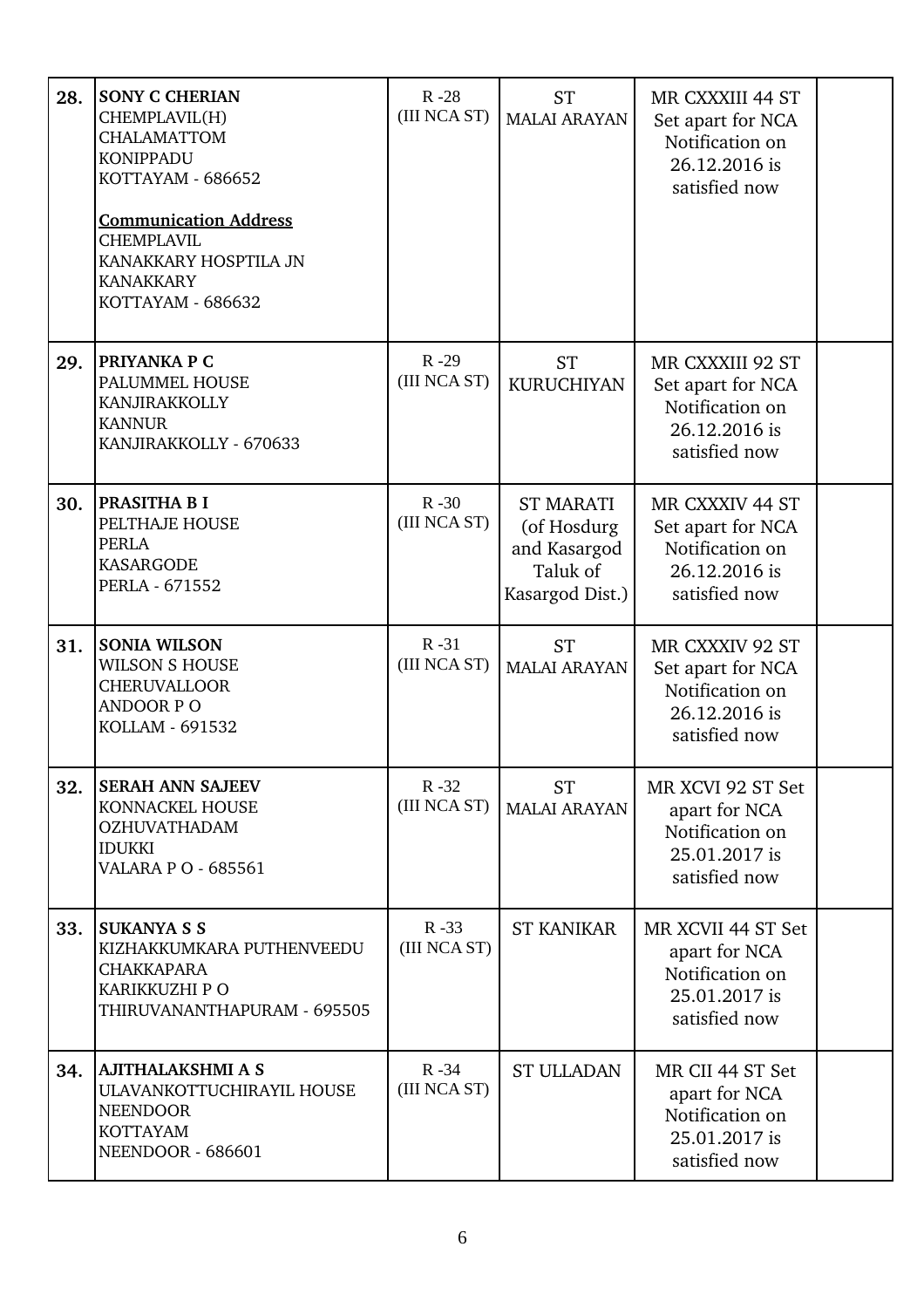| 35. | <b>SANISHMA</b><br>KAPPLIYIL HOUSE<br><b>MURIKKUM VAYAL</b><br><b>KARINILAM P O</b><br>MUNDAKKAYAM VIA<br>KOTTAYAM - 686513                                                                                                                                     | $R - 35$<br>(III NCA ST) | <b>ST</b><br><b>MALA ARAYAN</b> | MR CIII 44 ST Set<br>apart for NCA<br>Notification on<br>25.01.2017 is<br>satisfied now  |  |
|-----|-----------------------------------------------------------------------------------------------------------------------------------------------------------------------------------------------------------------------------------------------------------------|--------------------------|---------------------------------|------------------------------------------------------------------------------------------|--|
| 36. | SAJIN JOHN MATHUNNY<br>TC 17/2426, JAGATHY<br><b>CRA 289</b><br><b>THYCAUD - 695014</b><br>THIRUVANANTHAPURAM<br><b>Communication Address</b><br>TC 17/2426, CRA 289<br><b>JAGATHY</b><br>THYCAUD PO<br>PIN 695014                                              | $R - 36$<br>(III NCA ST) | <b>ST</b><br><b>MALA ARAYAN</b> | MR CX 44 ST Set<br>apart for NCA<br>Notification on<br>25.01.2017 is<br>satisfied now    |  |
| 37. | <b>KRIPESH M V</b><br>MOOPIL HOUSE<br>NEELESWARAM VIA<br><b>KASARGODE</b><br>KALICHANADUKKAM P O - 671314                                                                                                                                                       | $R - 37$<br>(III NCA ST) | <b>ST MAVILAN</b>               | MR CXIV 44 ST Set<br>apart for NCA<br>Notification on<br>25.01.2017 is<br>satisfied now  |  |
| 38. | <b>RIYA C VARGHESE</b><br>THALAKKASSERIL HOUSE<br>NEERATTUKAVU<br>PATHANAMTHITTA<br>KAKKUDUMUN PO - 689711<br><b>Communication Address</b><br>VAZHIYILANICKAL HOUSE<br>CROSS RD-1, NETHAJI NAGAR,<br>ELAMKULAM<br><b>ERNAKULAM</b><br>KADAVANTHARA P O - 682020 | $R - 38$<br>(III NCA ST) | <b>ST</b><br><b>MALA ARAYAN</b> | MR CXXIV 44 ST Set<br>apart for NCA<br>Notification on<br>25.01.2017 is<br>satisfied now |  |